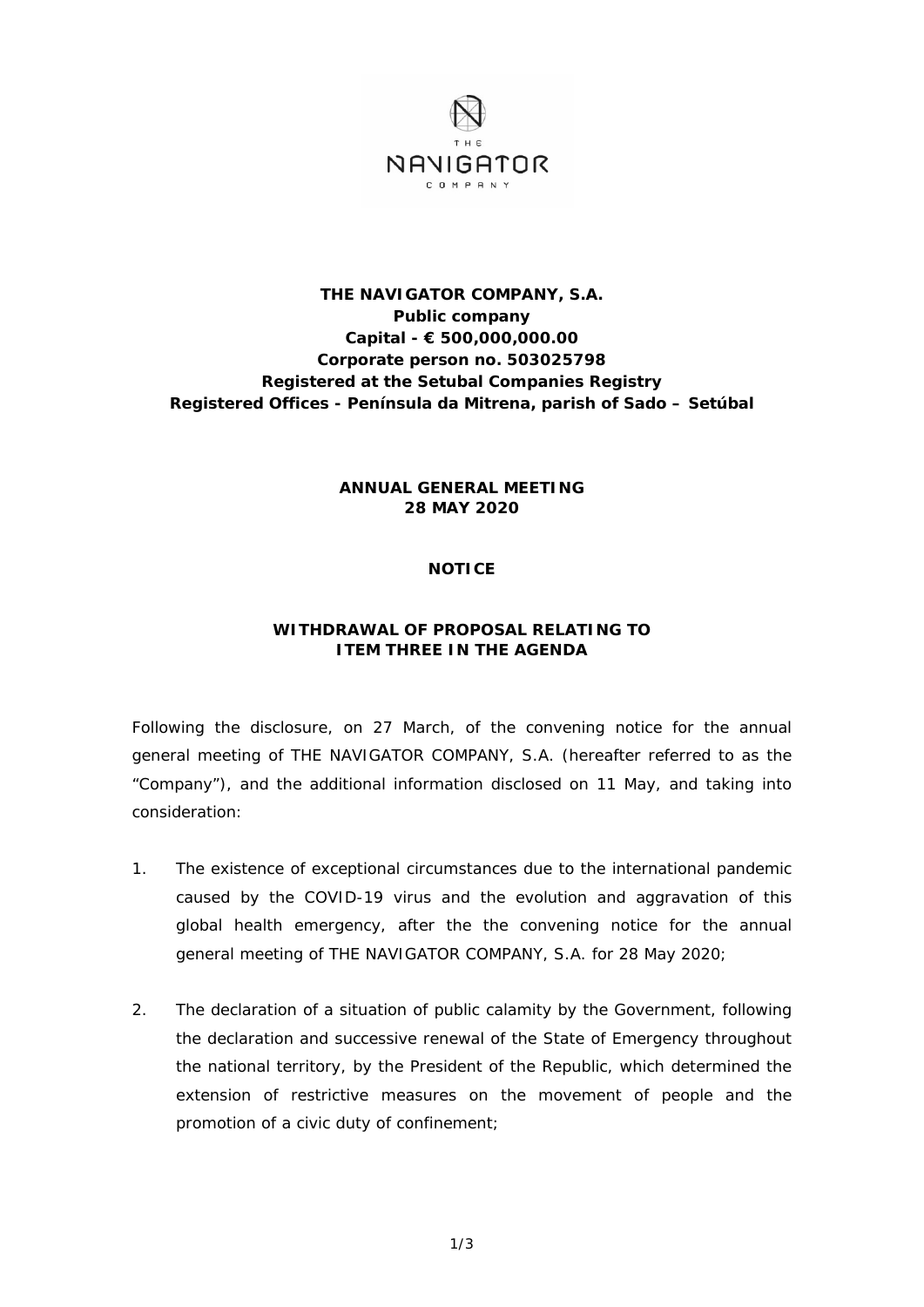

- 3. That, as is publicly and widely known, the pandemic in question and the restrictions associated with it, resulted in an unprecedented profound slowdown in the world economy, where the closure of businesses, educational establishments and offices are particularly relevant to the Company, for these resulted in a strong reduction in paper consumption and the suspension or postponement, cancellation and reduction of paper orders, and it is not expected in the coming weeks that these will improve significantly;
- 4. That, in accordance with the statement issued by the Company on the date hereof, Navigator decided to apply the simplified furlough regime, in the form of suspension or reduction of employment contracts, in accordance with article 4, no. 2 of Decree-Law no. 10-G/2020, of 26 March;
- 5. That a prudent approach before the present situation, and limitations on the distribution of profits that result from the furlough regime, advise against and prevent the distribution of dividends;
- 6. That article 18 of Decree-Law no. 10-A / 2020, of 13 March, which establishes exceptional and temporary measures relating to the epidemiological situation of the new Coronavirus - COVID 19, has allowed general meetings of companies that must take place by legal or statutory imposition to be held until June 30, 2020;
- 7. That conditions are not met for the Company to present a new proposal for the application of results, in time for the Annual General Meeting to be held on 28 May;

**the proposal of the Board of Directors regarding item 3 of the agenda of the Annual General Meeting of the Company, to take place on 28 May 2020, regarding the distribution of yearly profits is revoked and withdrawn.**